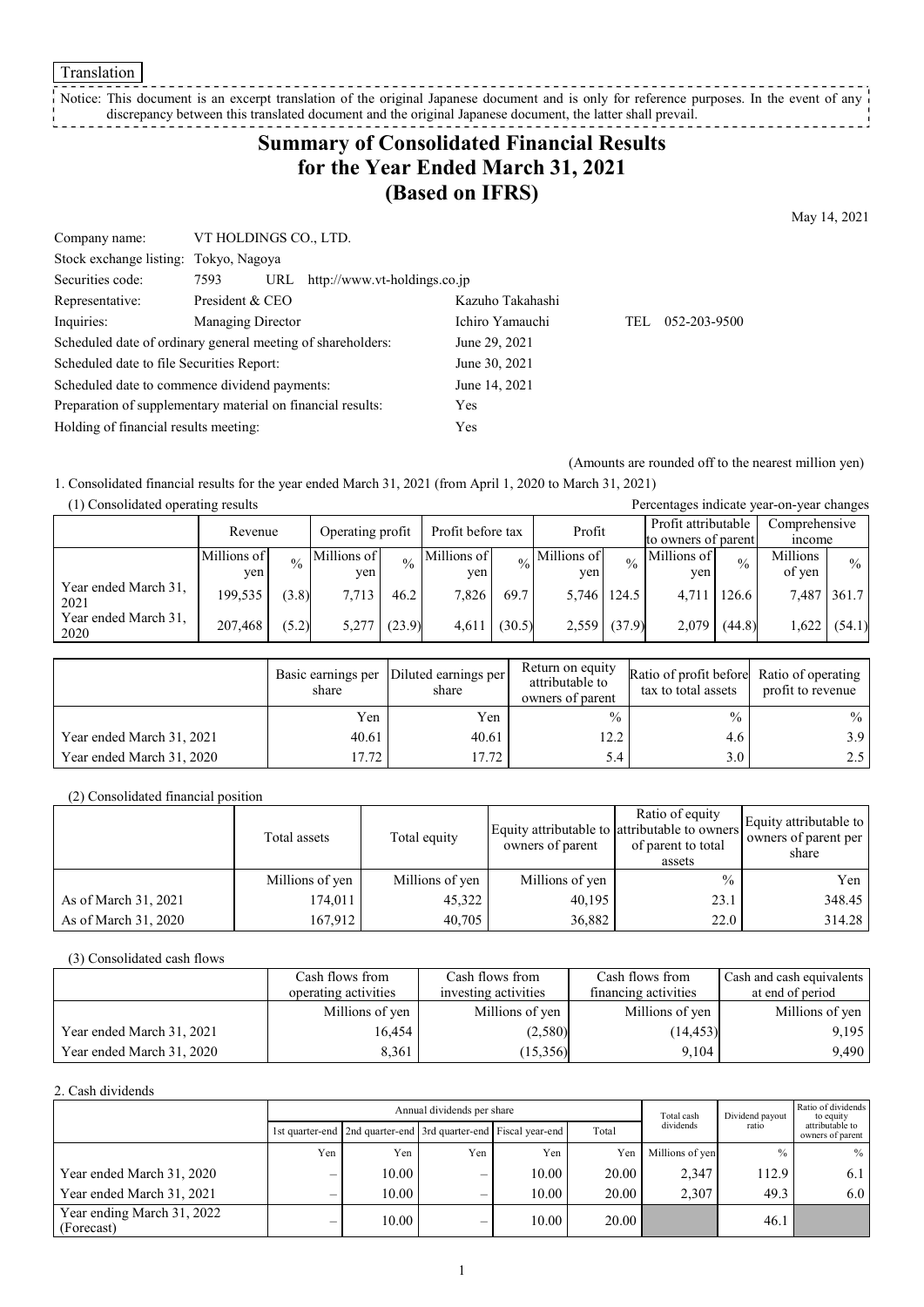3. Forecast of consolidated financial results for the year ending March 31, 2022 (from April 1, 2021 to March 31, 2022)

Percentages indicate year-on-year changes

No

|                                         | Revenue            |               | Operating profit   |               | Profit before tax  |               | Profit attributable to<br>owners of parent |               | Basic<br>earnings per<br>share |
|-----------------------------------------|--------------------|---------------|--------------------|---------------|--------------------|---------------|--------------------------------------------|---------------|--------------------------------|
|                                         | Millions of<br>ven | $\frac{0}{0}$ | Millions of<br>yen | $\frac{0}{0}$ | Millions of<br>yen | $\frac{0}{0}$ | Millions of<br>yen                         | $\frac{0}{0}$ | Yen                            |
| Six months ending<br>September 30, 2021 | 100,000            | 15.2          | 3,400              | (8.3)         | 3,400              | (6.6)         | 2,200                                      | (0.2)         | 19.07                          |
| Full year                               | 220,000            | 10.3          | 8.000              | 3.7           | 8,000              | 2.2           | 5,000                                      | 6.1           | 43.34                          |

4. Notes

| (1) Changes in significant subsidiaries during the year ended March 31, 2021           |  |
|----------------------------------------------------------------------------------------|--|
| (changes in specified subsidiaries resulting in the change in scope of consolidation): |  |

| (2) Changes in accounting policies and changes in accounting estimates |     |
|------------------------------------------------------------------------|-----|
| Changes in accounting policies required by IFRS:                       | No. |
| Changes in accounting policies due to other reasons:                   | No. |
| Changes in accounting estimates:                                       | No. |

(3) Number of issued shares (ordinary shares)

Total number of issued shares at end of period (including treasury shares)

| As of March 31, 2021                       | 119,381,034 shares   As of March 31, 2020      | 119,381,034 shares |
|--------------------------------------------|------------------------------------------------|--------------------|
| Number of treasury shares at end of period |                                                |                    |
| As of March 31, 2021                       | 4,026,580 shares   As of March 31, 2020        | $2,026,580$ shares |
| Average number of shares during period     |                                                |                    |
| Year ended March 31, 2021                  | 116,015,440 shares   Year ended March 31, 2020 | 117,354,454 shares |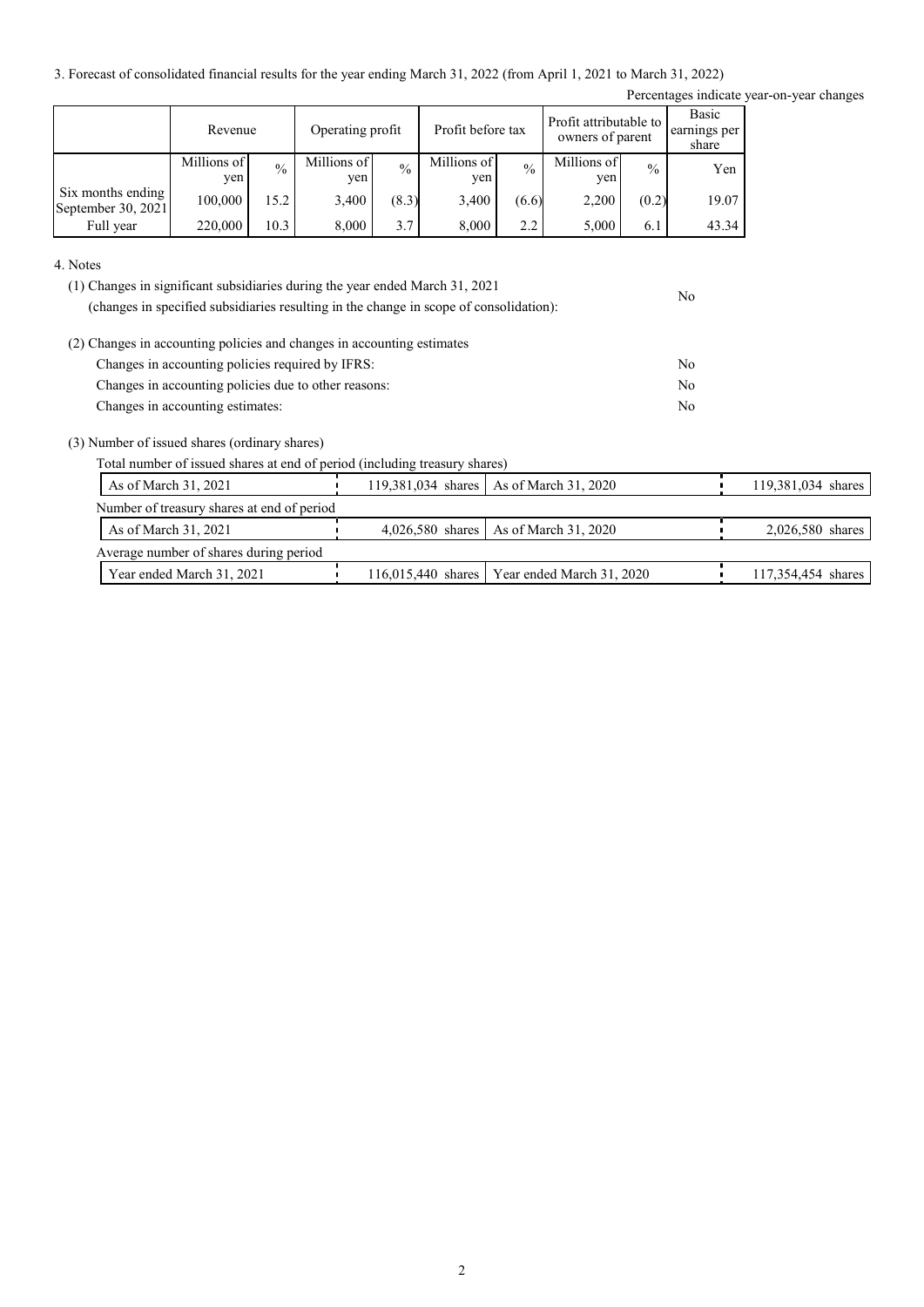## **Consolidated financial statements Consolidated statement of financial position**

|                                               | As of March 31, 2020 | As of March 31, 2021 |
|-----------------------------------------------|----------------------|----------------------|
|                                               | Millions of yen      | Millions of yen      |
| Assets                                        |                      |                      |
| Current assets                                |                      |                      |
| Cash and cash equivalents                     | 9,490                | 9,195                |
| Trade and other receivables                   | 16,853               | 16,660               |
| Other financial assets                        | 90                   | 137                  |
| Inventories                                   | 37,935               | 42,475               |
| Other current assets                          | 4,694                | 4,781                |
| Total current assets                          | 69,063               | 73,247               |
| Non-current assets                            |                      |                      |
| Property, plant and equipment                 | 62,286               | 62,833               |
| Goodwill                                      | 12,624               | 12,684               |
| Intangible assets                             | 700                  | 956                  |
| Investment property                           | 6,730                | 6,616                |
| Investments accounted for using equity method | 8,533                | 8,674                |
| Other financial assets                        | 6,630                | 7,699                |
| Deferred tax assets                           | 1,223                | 1,184                |
| Other non-current assets                      | 122                  | 116                  |
| Total non-current assets                      | 98,849               | 100,763              |
| Total assets                                  | 167,912              | 174,011              |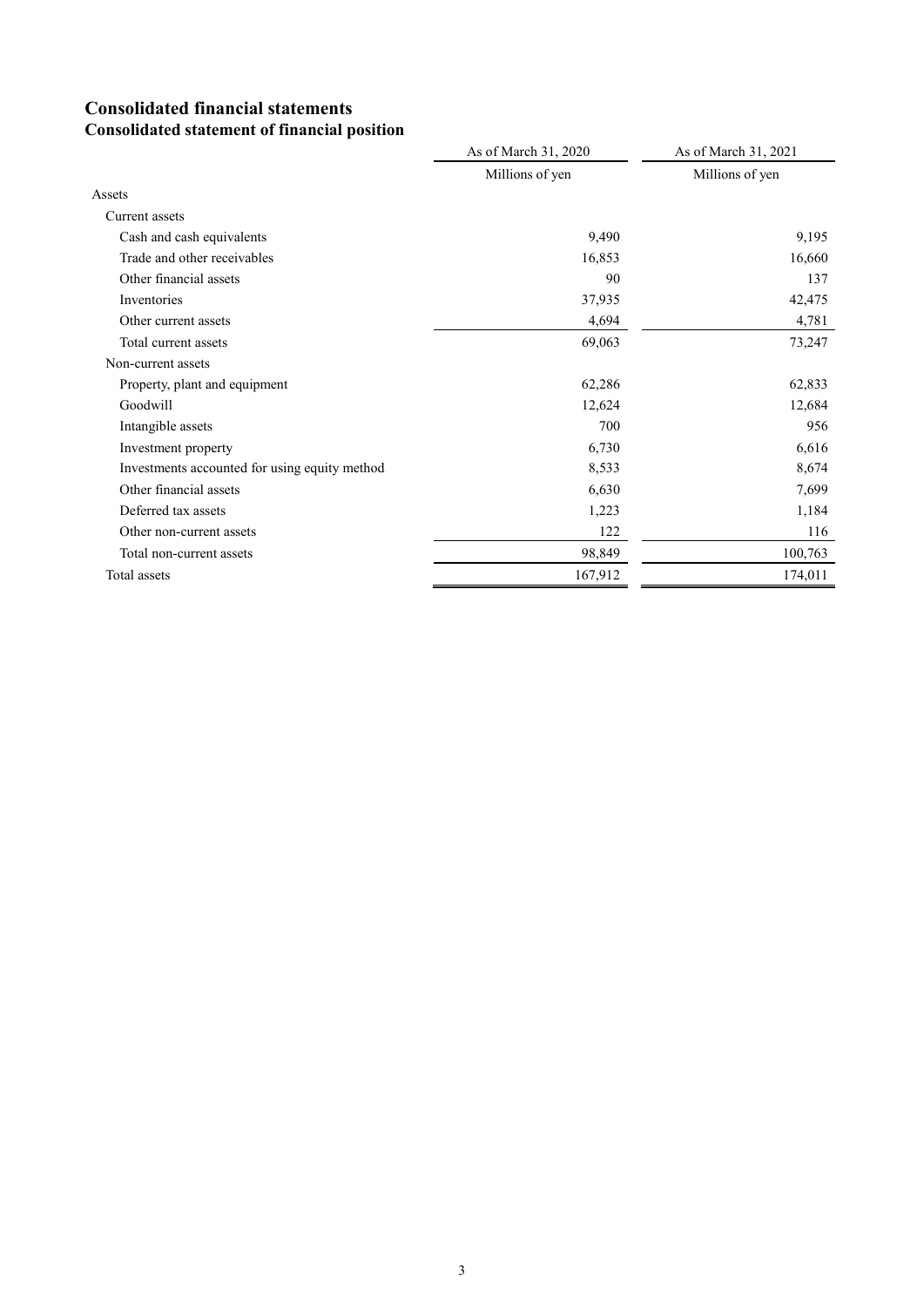|                                               | As of March 31, 2020 | As of March 31, 2021 |
|-----------------------------------------------|----------------------|----------------------|
|                                               | Millions of yen      | Millions of yen      |
| Liabilities and equity                        |                      |                      |
| Liabilities                                   |                      |                      |
| <b>Current liabilities</b>                    |                      |                      |
| Bonds and borrowings                          | 32,110               | 23,738               |
| Trade and other payables                      | 40,279               | 38,220               |
| Other financial liabilities                   | 5,763                | 6,125                |
| Income taxes payable                          | 864                  | 1,191                |
| <b>Contract liabilities</b>                   | 8,873                | 13,585               |
| Other current liabilities                     | 2,270                | 2,717                |
| Total current liabilities                     | 90,160               | 85,577               |
| Non-current liabilities                       |                      |                      |
| Bonds and borrowings                          | 13,970               | 20,688               |
| Other financial liabilities                   | 19,375               | 18,314               |
| Provisions                                    | 497                  | 551                  |
| Deferred tax liabilities                      | 1,639                | 1,749                |
| Other non-current liabilities                 | 1,565                | 1,809                |
| Total non-current liabilities                 | 37,046               | 43,111               |
| <b>Total liabilities</b>                      | 127,207              | 128,689              |
| Equity                                        |                      |                      |
| Share capital                                 | 4,297                | 4,297                |
| Capital surplus                               | 2,847                | 2,842                |
| Treasury shares                               | (272)                | (1,028)              |
| Other components of equity                    | (146)                | 874                  |
| Retained earnings                             | 30,156               | 33,210               |
| Total equity attributable to owners of parent | 36,882               | 40,195               |
| Non-controlling interests                     | 3,823                | 5,127                |
| Total equity                                  | 40,705               | 45,322               |
| Total liabilities and equity                  | 167,912              | 174,011              |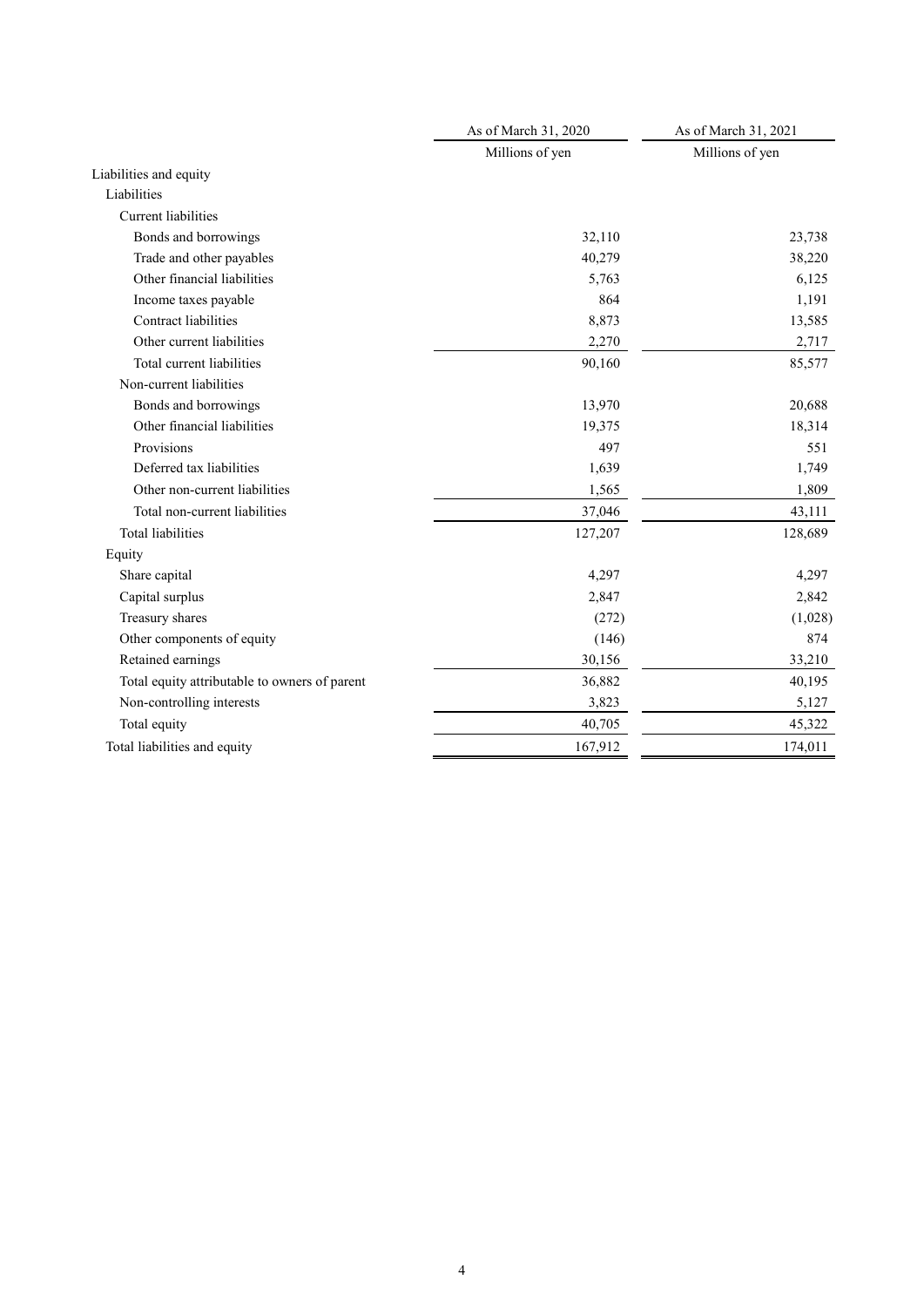### **Consolidated statements of income and consolidated statements of comprehensive income Consolidated statements of income**

|                                                                     | Fiscal year ended | Fiscal year ended |
|---------------------------------------------------------------------|-------------------|-------------------|
|                                                                     | March 31, 2020    | March 31, 2021    |
|                                                                     | Millions of yen   | Millions of yen   |
| Revenue                                                             | 207,468           | 199,535           |
| Cost of sales                                                       | 173,570           | 166,398           |
| Gross profit                                                        | 33,898            | 33,136            |
| Selling, general and administrative expenses                        | 27,087            | 26,917            |
| Other income                                                        | 635               | 2,725             |
| Other expenses                                                      | 2,169             | 1,231             |
| Operating profit                                                    | 5,277             | 7,713             |
| Finance income                                                      | 112               | 407               |
| Finance costs                                                       | 1,019             | 787               |
| Share of profit of investments accounted for using equity<br>method | 242               | 493               |
|                                                                     |                   |                   |
| Profit before tax                                                   | 4,611             | 7,826             |
| Income tax expense                                                  | 2,052             | 2,080             |
| Profit                                                              | 2,559             | 5,746             |
| Profit attributable to                                              |                   |                   |
| Owners of parent                                                    | 2,079             | 4,711             |
| Non-controlling interests                                           | 480               | 1,035             |
| Profit                                                              | 2,559             | 5,746             |
| Earnings per share                                                  |                   |                   |
| Basic earnings per share                                            | 17.72             | 40.61             |
| Diluted earnings per share                                          | 17.72             | 40.61             |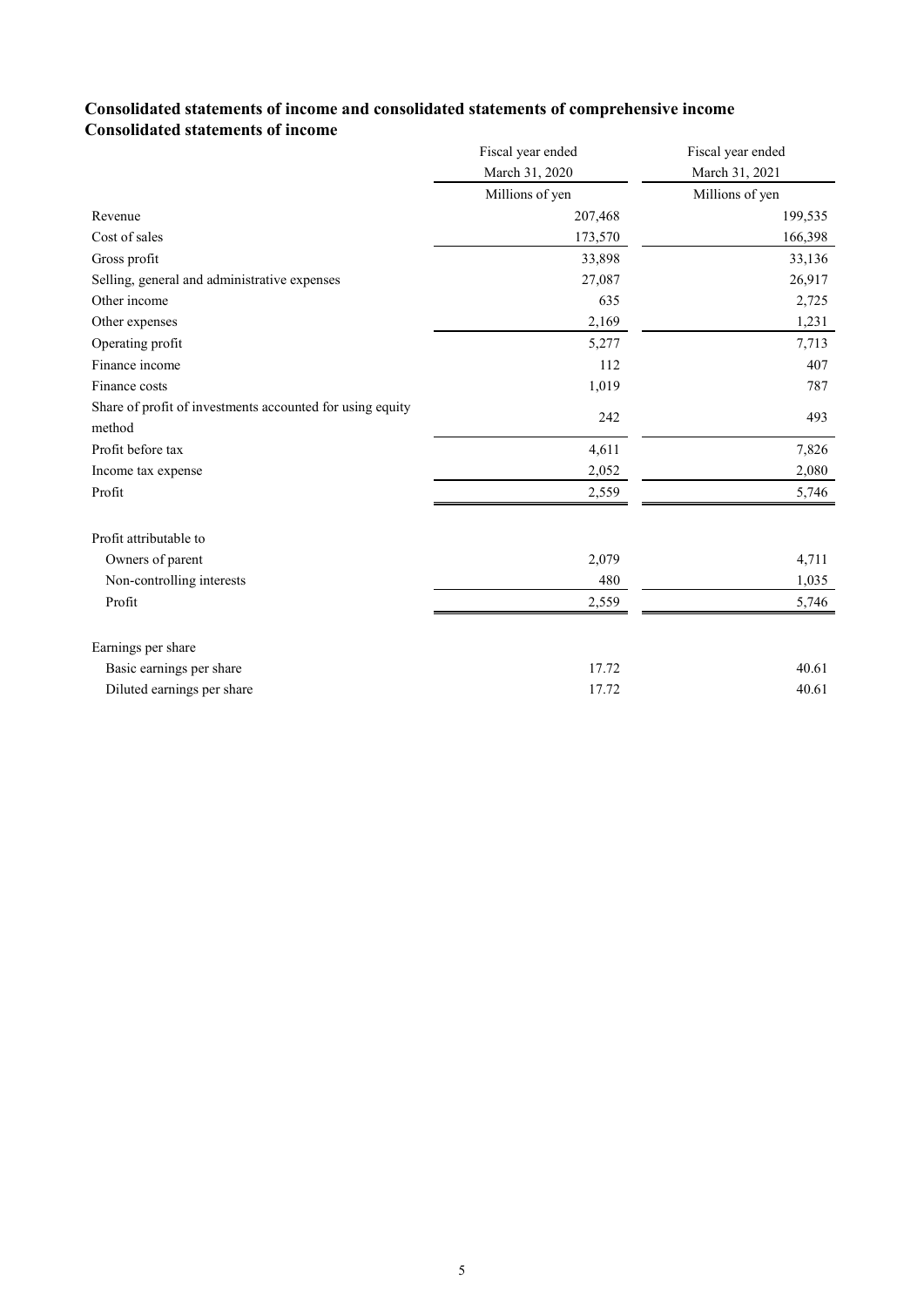## **Consolidated statements of comprehensive income**

| nsonaatoa suttentus or comp                                                             | Fiscal year ended<br>March 31, 2020 | Fiscal year ended<br>March 31, 2021 |  |
|-----------------------------------------------------------------------------------------|-------------------------------------|-------------------------------------|--|
|                                                                                         | Millions of yen                     | Millions of yen                     |  |
| Profit                                                                                  | 2,559                               | 5,746                               |  |
| Other comprehensive income                                                              |                                     |                                     |  |
| Items that will not be reclassified to profit or loss                                   |                                     |                                     |  |
| Net change in fair value of equity instruments                                          |                                     |                                     |  |
| designated as measured at fair value through other<br>comprehensive income              | (447)                               | 669                                 |  |
| Share of other comprehensive income of investments<br>accounted for using equity method | (1)                                 | 13                                  |  |
| Total of items that will not be reclassified to profit or<br>loss                       | (449)                               | 682                                 |  |
| Items that may be reclassified to profit or loss                                        |                                     |                                     |  |
| Exchange differences on translation of foreign<br>operations                            | (500)                               | 1,064                               |  |
| Share of other comprehensive income of investments<br>accounted for using equity method | 11                                  | (5)                                 |  |
| Total of items that may be reclassified to profit or loss                               | (489)                               | 1,059                               |  |
| Other comprehensive income, net of tax                                                  | (938)                               | 1,741                               |  |
| Comprehensive income                                                                    | 1,622                               | 7,487                               |  |
| Comprehensive income attributable to                                                    |                                     |                                     |  |
| Owners of parent                                                                        | 1,155                               | 6,404                               |  |
| Non-controlling interests                                                               | 467                                 | 1,083                               |  |
| Comprehensive income                                                                    | 1,622                               | 7,487                               |  |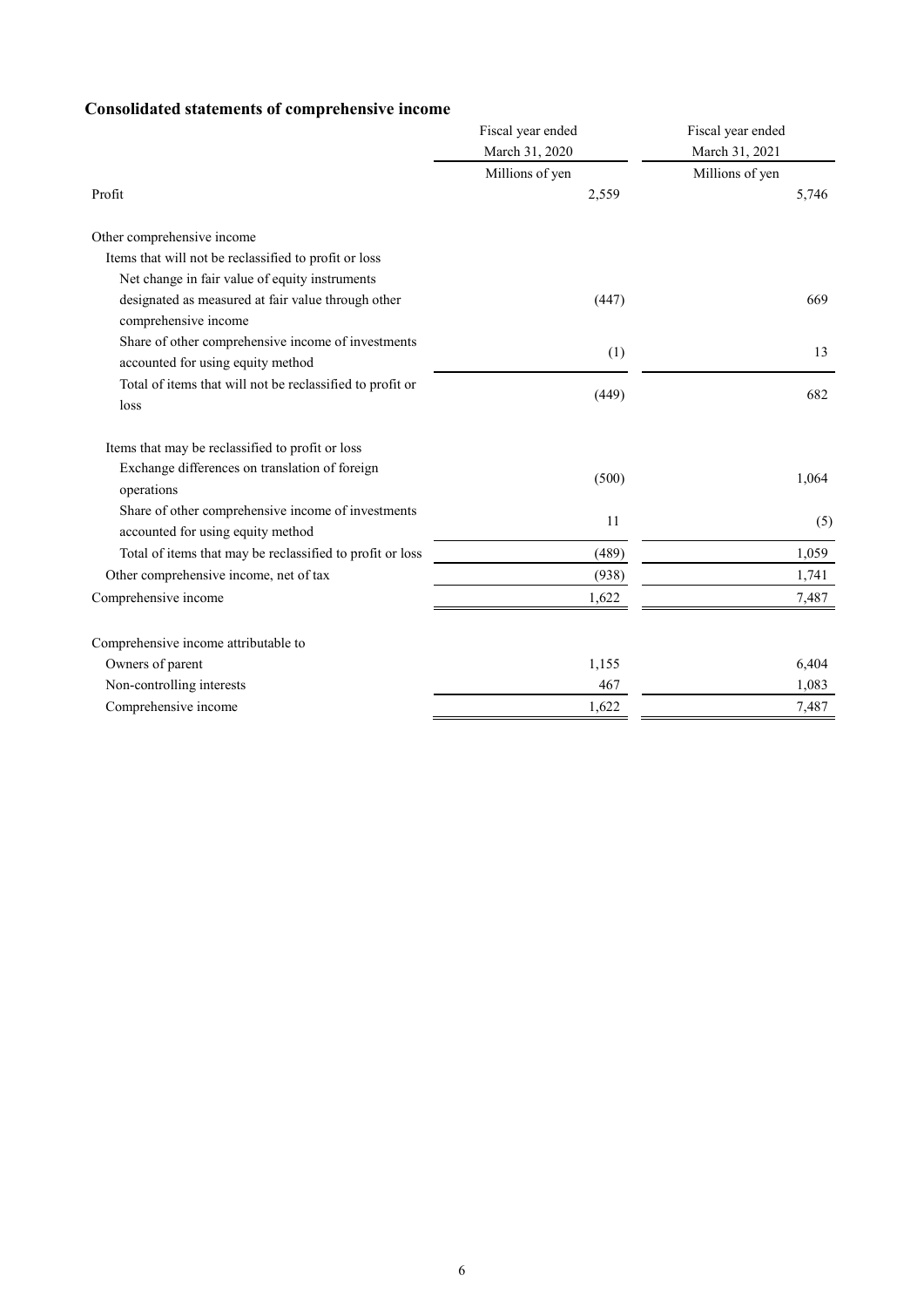## **Consolidated statement of changes in equity**

Fiscal year ended March 31, 2020

|                                                                                      | Equity attributable to owners of parent |                          |                          |                                                                       |                                |                                                                                           |
|--------------------------------------------------------------------------------------|-----------------------------------------|--------------------------|--------------------------|-----------------------------------------------------------------------|--------------------------------|-------------------------------------------------------------------------------------------|
|                                                                                      |                                         |                          |                          | Other components of equity                                            |                                |                                                                                           |
|                                                                                      | Share capital                           | Capital surplus          | Treasury shares          | Exchange<br>differences on<br>translation of<br>foreign<br>operations | Share<br>acquisition<br>rights | Financial assets<br>measured at fair<br>value through<br>other<br>comprehensive<br>income |
|                                                                                      | Millions of                             | Millions of              | Millions of              | Millions of                                                           | Millions of                    | Millions of                                                                               |
|                                                                                      | yen                                     | yen                      | yen                      | yen                                                                   | yen                            | yen                                                                                       |
| Balance at April 1, 2019                                                             | 4,297                                   | 2,843                    | (272)                    | 189                                                                   | 141                            |                                                                                           |
| Cumulative effect of accounting change                                               |                                         | $\overline{\phantom{0}}$ | $\overline{\phantom{0}}$ | $\qquad \qquad -$                                                     |                                |                                                                                           |
| Restated balance                                                                     | 4,297                                   | 2,843                    | (272)                    | 189                                                                   | 141                            |                                                                                           |
| Profit                                                                               |                                         |                          |                          |                                                                       |                                |                                                                                           |
| Other comprehensive income                                                           |                                         |                          |                          | (472)                                                                 |                                | (453)                                                                                     |
| Total                                                                                |                                         |                          |                          | (472)                                                                 |                                | (453)                                                                                     |
| Change in scope of consolidation<br>Changes in ownership interest in<br>subsidiaries |                                         | $\mathbf{0}$             |                          |                                                                       |                                |                                                                                           |
| Forfeiture of share acquisition rights                                               |                                         | 4                        |                          |                                                                       | (4)                            |                                                                                           |
| Transfer to retained earnings                                                        |                                         |                          |                          |                                                                       |                                | 453                                                                                       |
| Dividends                                                                            |                                         |                          |                          |                                                                       |                                |                                                                                           |
| Total transactions with owners                                                       |                                         | 4                        |                          |                                                                       | (4)                            | 453                                                                                       |
| Balance at March 31, 2020                                                            | 4,297                                   | 2,847                    | (272)                    | (283)                                                                 | 137                            |                                                                                           |

|                                                  |                                                                   | Equity attributable to owners of parent |                | Total       |                              |
|--------------------------------------------------|-------------------------------------------------------------------|-----------------------------------------|----------------|-------------|------------------------------|
|                                                  | Other<br>components of<br>Retained<br>equity<br>earnings<br>Total |                                         | Total          |             | Non-controlling<br>interests |
|                                                  | Millions of                                                       | Millions of                             | Millions of    | Millions of | Millions of                  |
|                                                  | yen                                                               | yen                                     | yen            | yen         | yen                          |
| Balance at April 1, 2019                         | 330                                                               | 32,846                                  | 40,044         | 3,423       | 43,467                       |
| Cumulative effect of accounting change           |                                                                   | (1,971)                                 | (1,971)        | (18)        | (1,989)                      |
| <b>Restated balance</b>                          | 330                                                               | 30,875                                  | 38,073         | 3,405       | 41,478                       |
| Profit                                           |                                                                   | 2,079                                   | 2,079          | 480         | 2,559                        |
| Other comprehensive income                       | (925)                                                             |                                         | (925)          | (13)        | (938)                        |
| Total                                            | (925)                                                             | 2,079                                   | 1,155          | 467         | 1,622                        |
| Change in scope of consolidation                 |                                                                   | $\overline{c}$                          | $\overline{c}$ |             | 2                            |
| Changes in ownership interest in<br>subsidiaries |                                                                   |                                         | $\Omega$       | (0)         | $\theta$                     |
| Forfeiture of share acquisition rights           | (4)                                                               |                                         |                |             |                              |
| Transfer to retained earnings                    | 453                                                               | (453)                                   |                |             |                              |
| Dividends                                        |                                                                   | (2, 347)                                | (2,347)        | (49)        | (2,396)                      |
| Total transactions with owners                   | 449                                                               | (2,798)                                 | (2,346)        | (49)        | (2,394)                      |
| Balance at March 31, 2020                        | (146)                                                             | 30,156                                  | 36,882         | 3,823       | 40,705                       |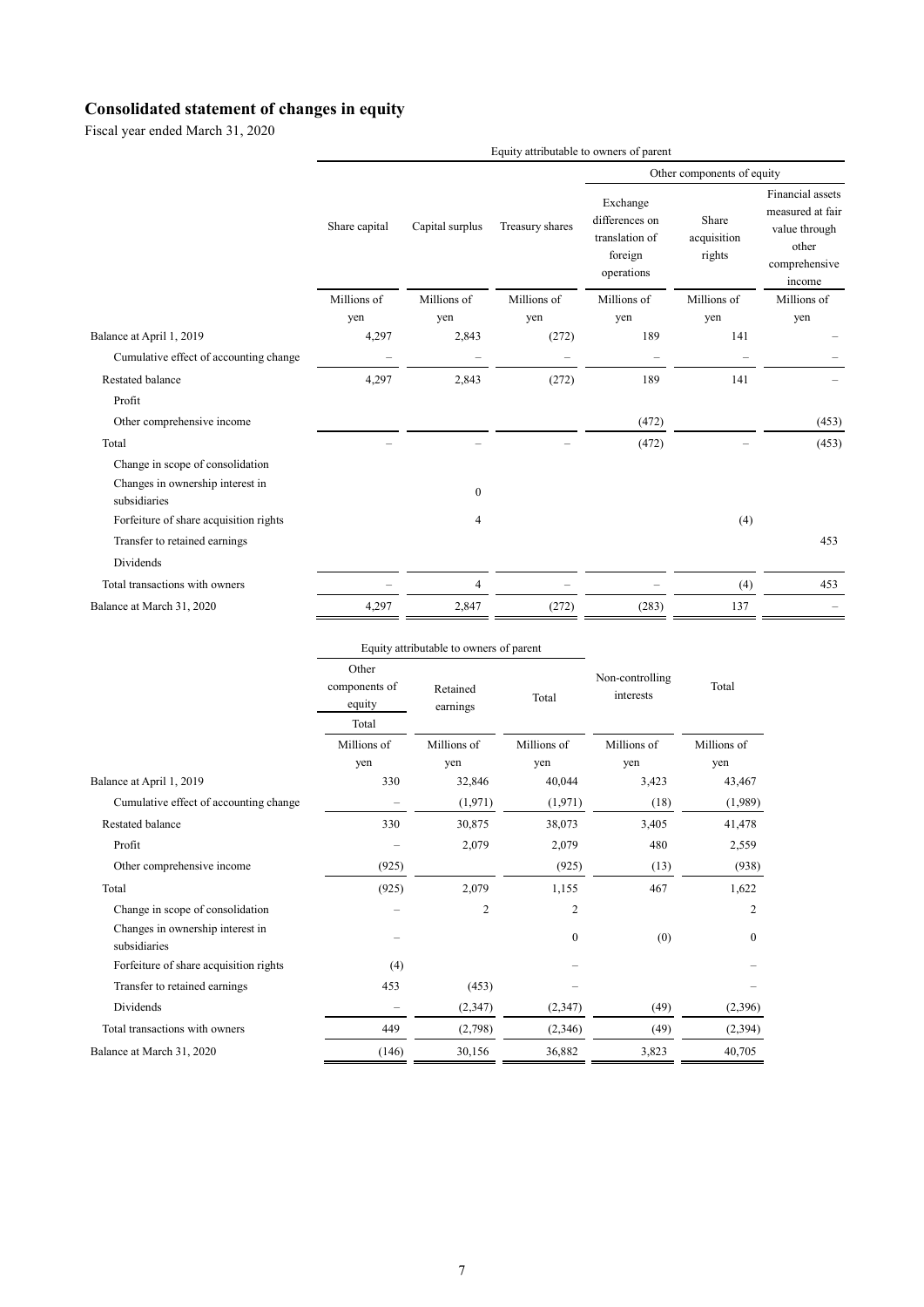#### Fiscal year ended March 31, 2021

|                                                  |               |                 | Other components of equity |                                                                       |                                |                                                                                           |
|--------------------------------------------------|---------------|-----------------|----------------------------|-----------------------------------------------------------------------|--------------------------------|-------------------------------------------------------------------------------------------|
|                                                  | Share capital | Capital surplus | Treasury shares            | Exchange<br>differences on<br>translation of<br>foreign<br>operations | Share<br>acquisition<br>rights | Financial assets<br>measured at fair<br>value through<br>other<br>comprehensive<br>income |
|                                                  | Millions of   | Millions of     | Millions of                | Millions of                                                           | Millions of                    | Millions of                                                                               |
|                                                  | yen           | yen             | yen                        | yen                                                                   | yen                            | yen                                                                                       |
| Balance at April 1, 2020                         | 4,297         | 2,847           | (272)                      | (283)                                                                 | 137                            |                                                                                           |
| Profit                                           |               |                 |                            |                                                                       |                                |                                                                                           |
| Other comprehensive income                       |               |                 |                            | 1,024                                                                 |                                | 670                                                                                       |
| Total                                            |               |                 |                            | 1,024                                                                 |                                | 670                                                                                       |
| Change in scope of consolidation                 |               |                 |                            |                                                                       |                                |                                                                                           |
| Changes in ownership interest in<br>subsidiaries |               |                 |                            |                                                                       |                                |                                                                                           |
| Purchase of treasury shares                      |               |                 | (755)                      |                                                                       |                                |                                                                                           |
| Disposal of treasury shares                      |               | (8)             |                            |                                                                       |                                |                                                                                           |
| Forfeiture of share acquisition rights           |               | 3               |                            |                                                                       | (3)                            |                                                                                           |
| Transfer to retained earnings                    |               |                 |                            |                                                                       |                                | (670)                                                                                     |
| Dividends                                        |               |                 |                            |                                                                       |                                |                                                                                           |
| Total transactions with owners                   |               | (5)             | (755)                      |                                                                       | (3)                            | (670)                                                                                     |
| Balance at March 31, 2021                        | 4,297         | 2,842           | (1,028)                    | 740                                                                   | 134                            |                                                                                           |

Equity attributable to owners of parent

|                                                  |                                                                   | Equity attributable to owners of parent |             | Total       |                              |
|--------------------------------------------------|-------------------------------------------------------------------|-----------------------------------------|-------------|-------------|------------------------------|
|                                                  | Other<br>components of<br>Retained<br>equity<br>earnings<br>Total |                                         | Total       |             | Non-controlling<br>interests |
|                                                  | Millions of                                                       | Millions of                             | Millions of | Millions of | Millions of                  |
|                                                  | yen                                                               | yen                                     | yen         | yen         | yen                          |
| Balance at April 1, 2020                         | (146)                                                             | 30,156                                  | 36,882      | 3,823       | 40,705                       |
| Profit                                           |                                                                   | 4,711                                   | 4,711       | 1,035       | 5,746                        |
| Other comprehensive income                       | 1,693                                                             |                                         | 1,693       | 48          | 1,741                        |
| Total                                            | 1,693                                                             | 4,711                                   | 6,404       | 1,083       | 7,487                        |
| Change in scope of consolidation                 |                                                                   |                                         |             | 245         | 245                          |
| Changes in ownership interest in<br>subsidiaries |                                                                   |                                         |             | 21          | 21                           |
| Purchase of treasury shares                      |                                                                   |                                         | (755)       |             | (755)                        |
| Disposal of treasury shares                      |                                                                   |                                         | (8)         |             | (8)                          |
| Forfeiture of share acquisition rights           | (3)                                                               |                                         |             |             |                              |
| Transfer to retained earnings                    | (670)                                                             | 670                                     |             |             |                              |
| Dividends                                        |                                                                   | (2,327)                                 | (2,327)     | (45)        | (2,372)                      |
| Total transactions with owners                   | (673)                                                             | (1,658)                                 | (3,091)     | 221         | (2,870)                      |
| Balance at March 31, 2021                        | 874                                                               | 33,210                                  | 40,195      | 5,127       | 45,322                       |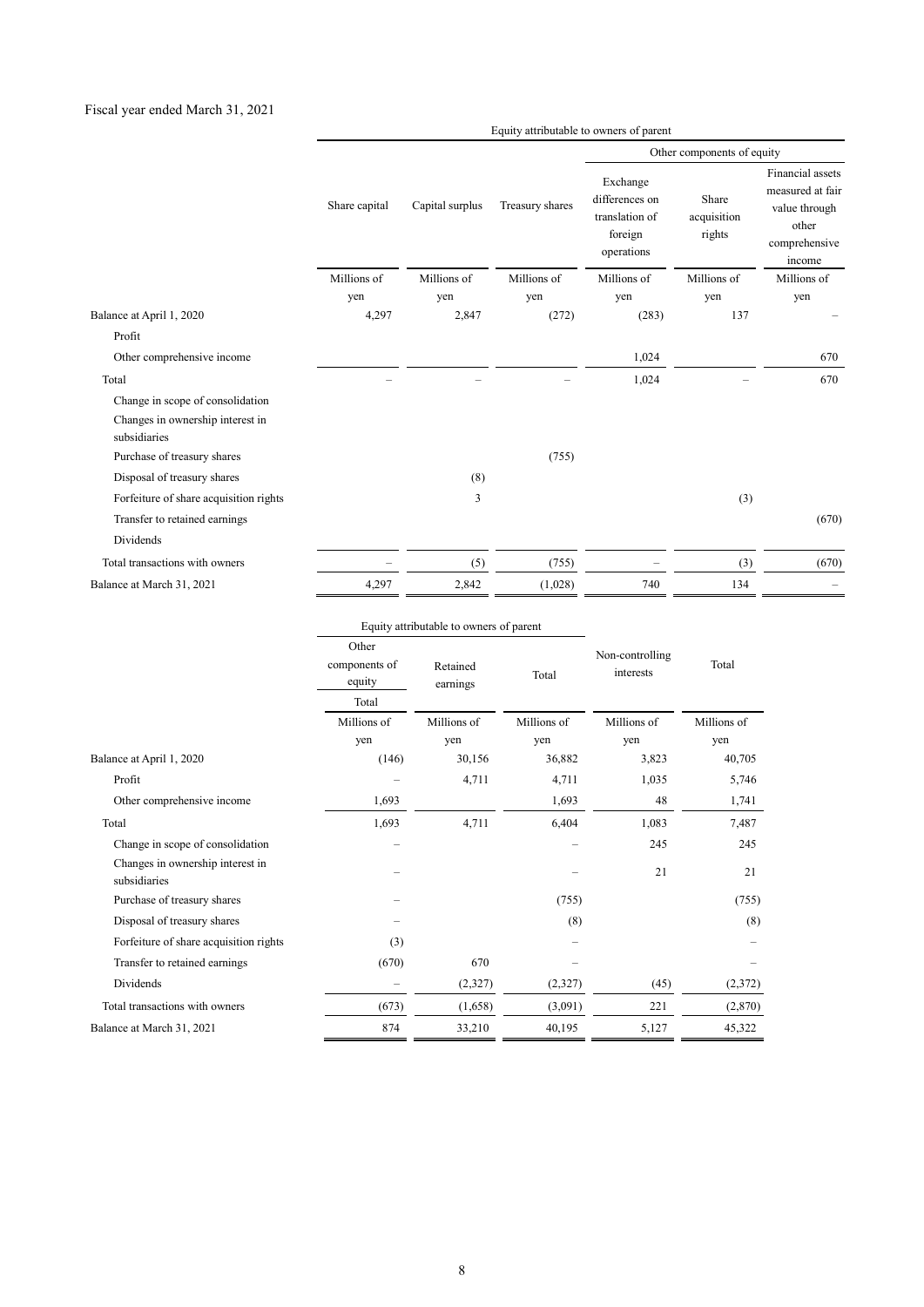#### **Consolidated statements of cash flows**

|                                                           | Fiscal year ended | Fiscal year ended |  |
|-----------------------------------------------------------|-------------------|-------------------|--|
|                                                           | March 31, 2020    | March 31, 2021    |  |
|                                                           | Millions of yen   | Millions of yen   |  |
| Cash flows from operating activities                      |                   |                   |  |
| Profit before tax                                         | 4,611             | 7,826             |  |
| Depreciation and amortization                             | 8,550             | 8,772             |  |
| Impairment losses                                         | 1,751             | 1,071             |  |
| Gain on bargain purchase                                  |                   | (1, 185)          |  |
| Interest and dividend income                              | (102)             | (93)              |  |
| Interest expenses                                         | 745               | 730               |  |
| Foreign exchange loss (gain)                              | 185               | (250)             |  |
| Share of loss (profit) of investments accounted for using |                   |                   |  |
| equity method                                             | (242)             | (493)             |  |
| Loss (gain) on sale of fixed assets                       | (138)             | (219)             |  |
| Loss on retirement of fixed assets                        | 64                | 14                |  |
| Decrease (increase) in trade receivables                  | 1,013             | (1,151)           |  |
| Decrease (increase) in inventories                        | (1, 817)          | 607               |  |
| Increase (decrease) in trade payables                     | (2,277)           | (1, 542)          |  |
| Increase (decrease) in contract liabilities               | 208               | 4,348             |  |
| Increase (decrease) in accrued consumption taxes          | (253)             | 761               |  |
| Other                                                     | (1,090)           | (94)              |  |
| Subtotal                                                  | 11,210            | 19,105            |  |
| Interest and dividends received                           | 150               | 179               |  |
| Interest paid                                             | (734)             | (750)             |  |
| Income taxes refund (paid)                                | (2,265)           | (2,079)           |  |
| Net cash provided by (used in) operating activities       | 8,361             | 16,454            |  |
| Cash flows from investing activities                      |                   |                   |  |
| Payments into time deposits                               | (23)              | (7)               |  |
| Proceeds from withdrawal of time deposits                 | 169               | 5                 |  |
| Purchase of property, plant and equipment                 | (11,260)          | (5,797)           |  |
| Proceeds from sale of property, plant and equipment       | 2,600             | 2,706             |  |
| Purchase of intangible assets                             | (58)              | (73)              |  |
| Purchase of investments in associates                     | (4,238)           |                   |  |
| Proceeds from sale of investment securities               | 63                | 13                |  |
| Proceeds (Payments) from (for) acquisition of             |                   |                   |  |
| subsidiaries                                              | (1, 195)          | 289               |  |
| Payments for loans receivable                             | (359)             | (91)              |  |
| Collection of loans receivable                            | 552               | 170               |  |
| Payments of leasehold and guarantee deposits              | (138)             | (120)             |  |
| Proceeds from refund of leasehold and guarantee           | 83                | 118               |  |
| deposits                                                  |                   |                   |  |
| Payments for acquisition of businesses                    | (1, 568)          |                   |  |
| Proceeds from sale of businesses                          |                   | 200               |  |
| Other                                                     | 17                | 6                 |  |
| Net cash provided by (used in) investing activities       | (15,356)          | (2,580)           |  |